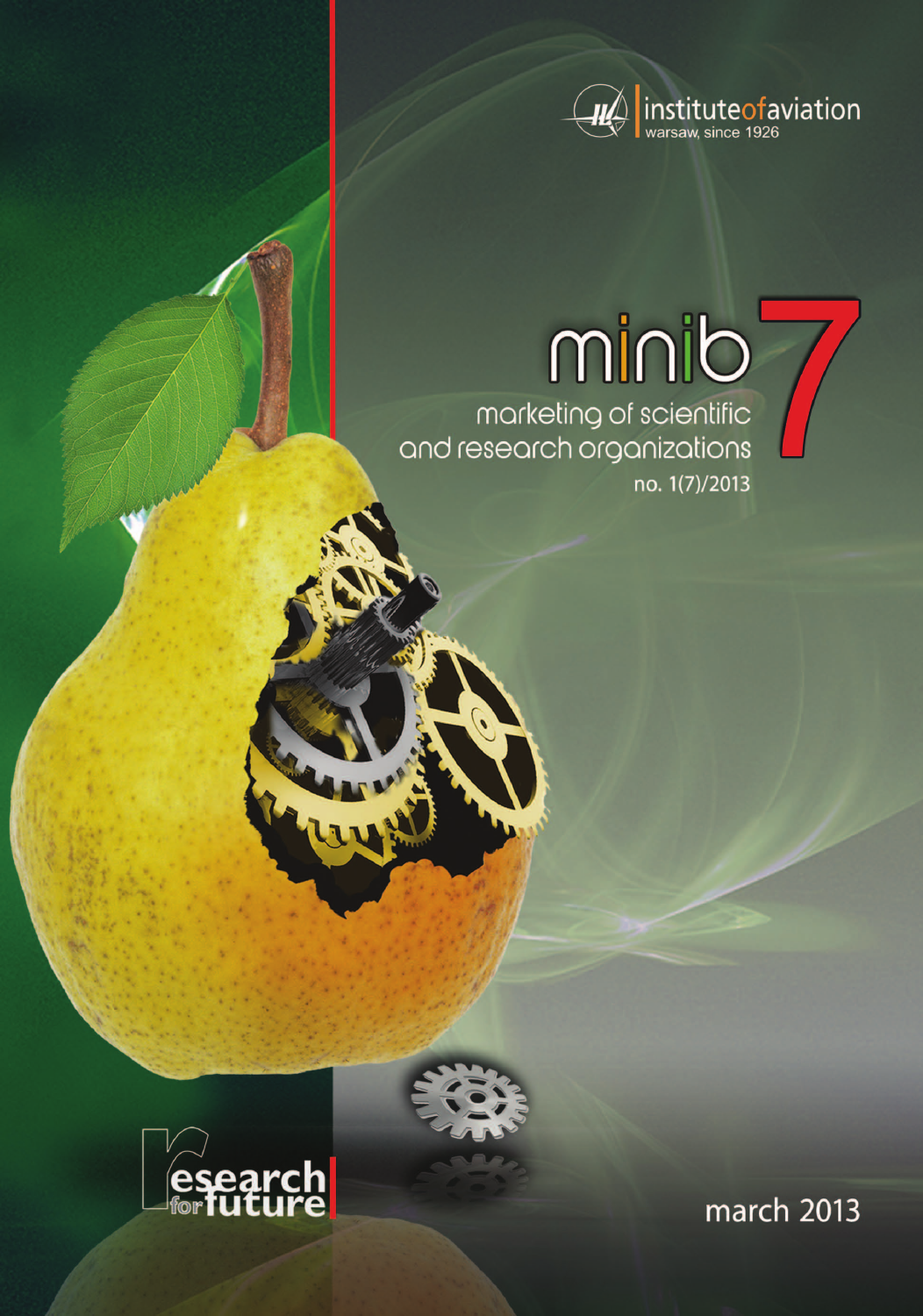

*MULTI LEVEL MARKETING AS A BUSINESS MODEL*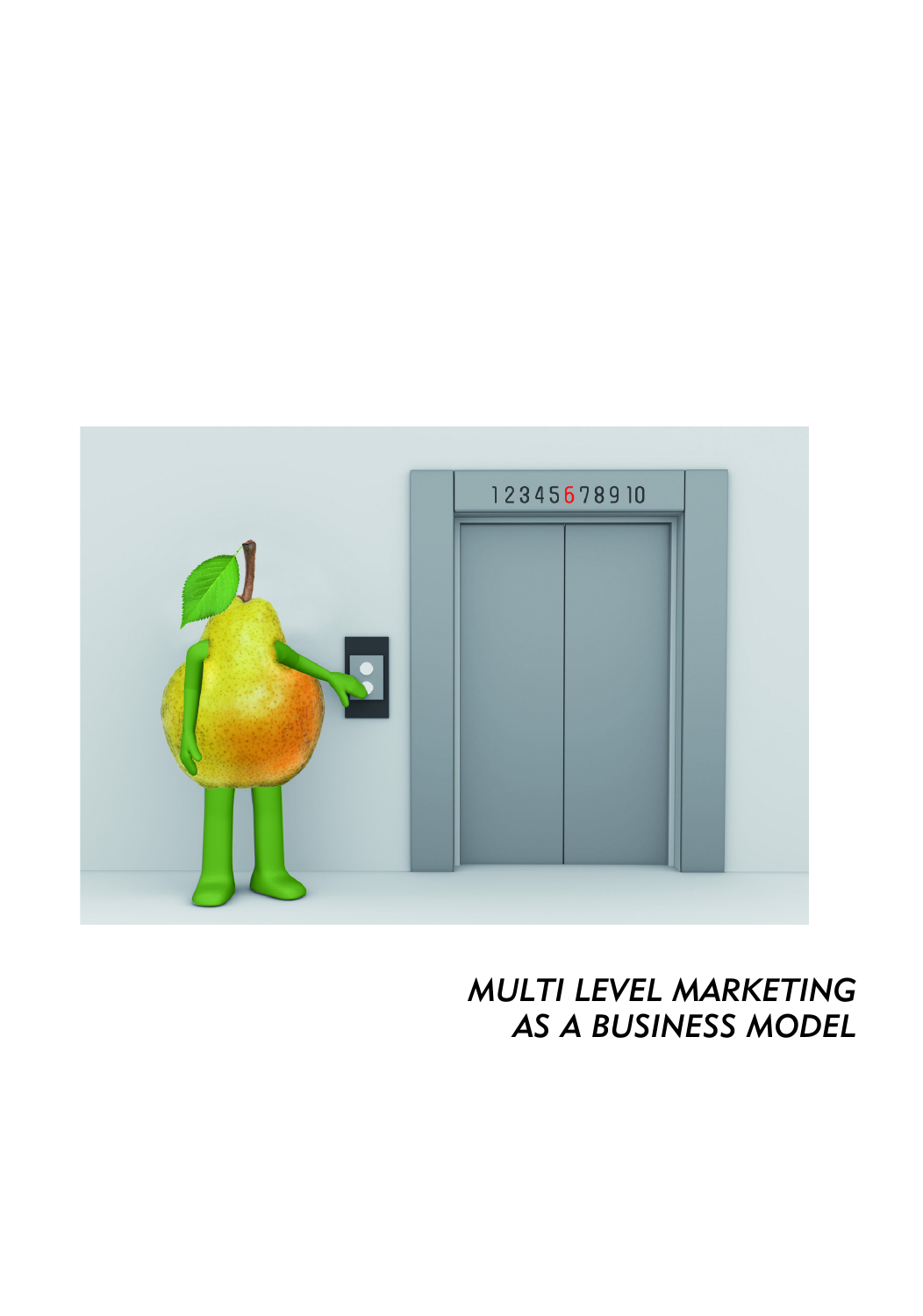# MULTI LEVEL MARKETING AS A BUSINESS MODEL

Prof. Bogdan Gregor, PhD Aron-Axel Wadlewski, M.Sc. University of Łódź, Poland



Multi Level Marketing is a very popular business model in the Western countries. It is a kind of hybrid of the method of distribution of goods and the method of building a sales network. It is one of the safest (carries a very low risk) ways of conducting a business activity. The knowledge about functioning of this business model, both among theoreticians (scanty literature on the subject) and practitioners, is still insufficient in Poland. Thus, the presented paper has been prepared as — in the Authors' opinion — it, at least infinitesimally, bridges the gap in the recognition of Multi Level Marketing issues. The aim of the study was, first of all, to describe Multi Level Marketing, to indicate practical benefits of this business model as well as to present basic systems of calculating a commission, which are used in marketing plans of companies. The discussion was based on the study of literature and the knowledge gained in the course of free-form interviews with the leaders of the sector.

Keywords: multi level marketing, Uni-Level system, binary system, matrix system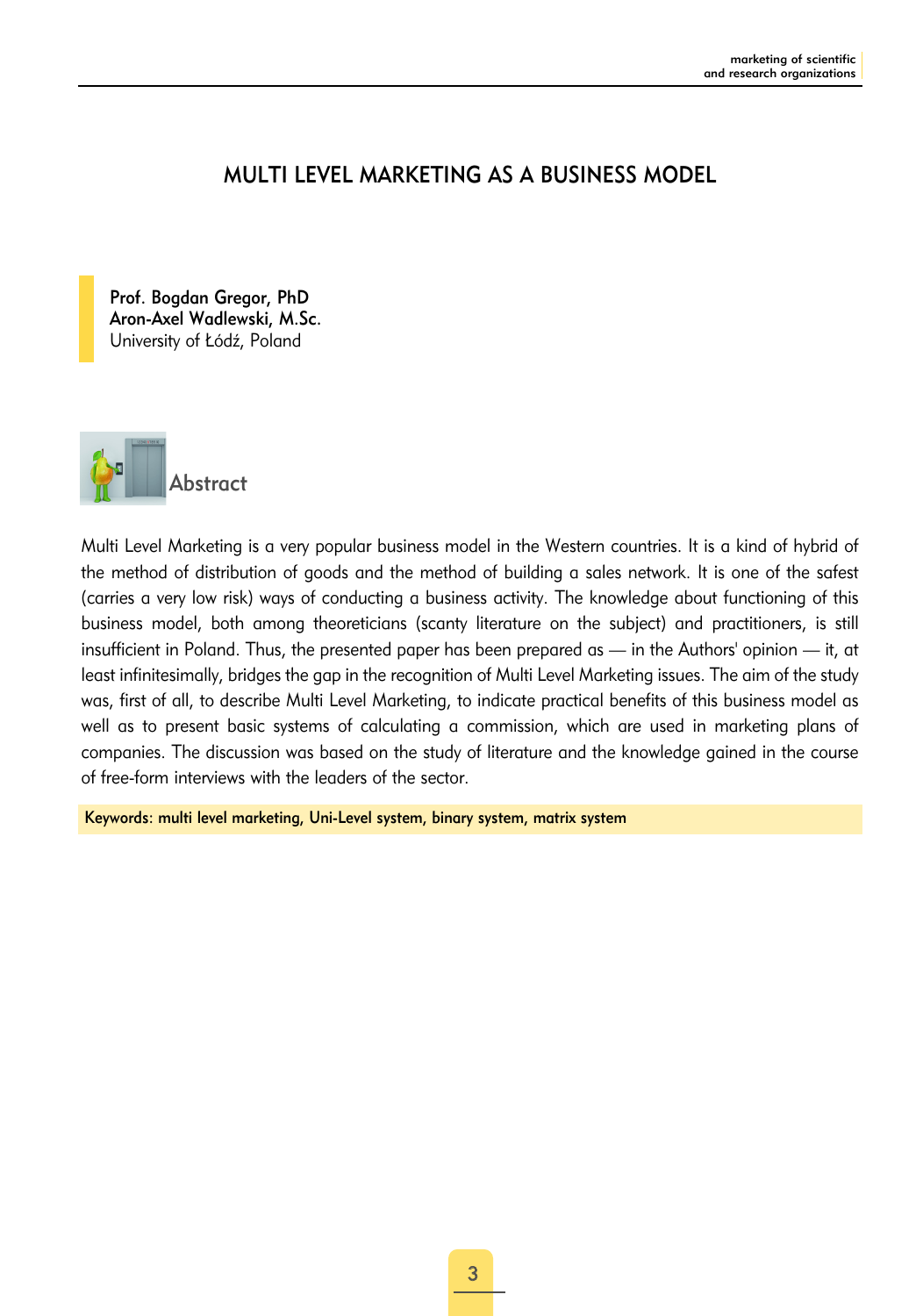#### Introduction

The concept of running business operations through Multi Level Marketing is still a little known business strategy on the Polish market. Low level of knowledge about the issue is most likely caused by small amount of publications concerning the subject, as well as limited access to these publications. This state of affairs isn't just bad for the development of this form of activity. but also gives rise to flawed interpretations of the model by presenting it as something akin to a financial pyramid or quasi-business. Despite these obstacles in the environment, recently the activity of companies from the branch has been growing. Companies that want to gain competitive edge an gain a foothold on the market by basing their marketing strategy on Multi Level Marketing or using some of its elements to obtain particular benefits are attracting more and more attention. Strong, constantly growing interest in such solution for introducing and distributing products draws attention to this area of knowledge and boosts demand for expertise making it possible to work out clever and well thought-out strategy. In this state of affairs, the goal of this article is to explain the essence of Multi Level Marketing, adapting its definition to current reality and presenting basic systems of calculating commissions appearing in marketing plans of companies from the branch, together with presentation of practical benefits. The deliberations are based mainly on the study of scientific publications. Moreover, knowledge derived from direct research, carried out in form of interviews with leaders of companies basing their activity of Multi Level Marketing was used.

When you think about starting your own business, you almost always take into consideration the risk associated with the business, which directly connected with the amount of capital that has to be invested in the venture. People characterized by high tolerance for uncertainty concerning the return on investment usually accept the challenge, those more cautious usually don't. This usually is associated with high market entry barriers and huge capital needed to compete with current giants and major players on the market. Lack of experience and lack of awareness of common practices in a given branch are another reason discouraging usually young prospective businessman. However, few of them know that the level of risk associated with capital and an idea can be regulated in a flexible way using three different business models that can be used as a foundation for a business. The first is a wellknown, typical business model, which involves skillful implementation of a concept by means of owned capital. In this model the risk of failure is very high, as it is associated with two unknowns. One of them is the question whether an idea can catch on on the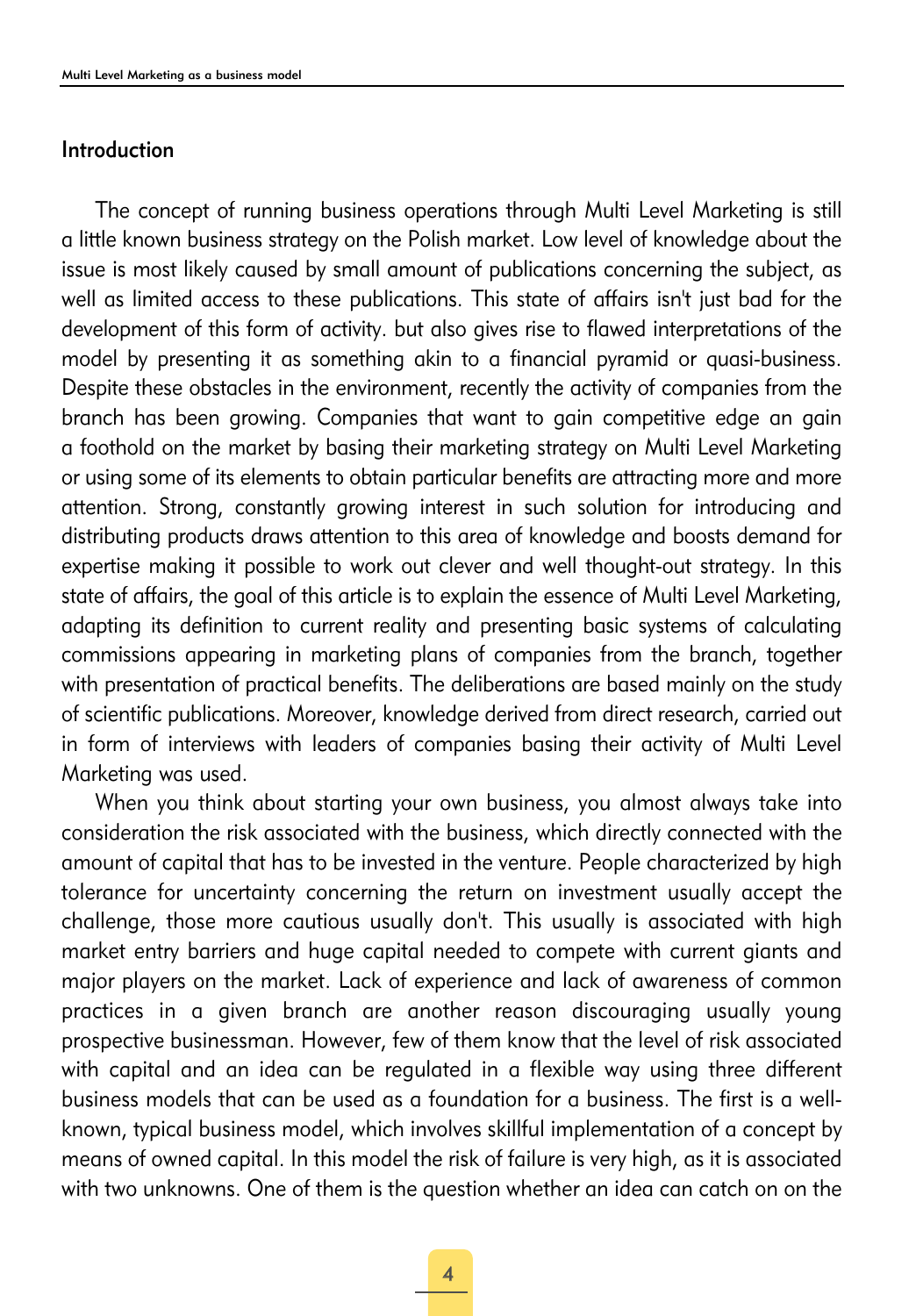market. The second unknown is the uncertainty concerning the return on investments. However, despite high level of risk this is the most popular business model. Another model characterized by comparably lower risk is business activity based on a franchising agreement. It involves running business operations based on a previously adopted and tested concept. For the price of a license you get the so-called record book, which is a blueprint for a well-functioning company. Proper implementation of the purchased blueprint should in theory lead to development and survival of a company on the market. However, this shouldn't be treated as a rule, as a tested concept and the knowledge how to implement the concept are not always sufficient to guarantee a return on investment. However, it is possible to conclude that the discussed business model is characterized by substantially higher likelihood of success than typical business activity. The last model that can be used as a basis for a business is Multi Level Marketing. This model, compared to others, is characterized by very small level of risk or even absence of risk. This results from the lack of need to invest financial assets to implement a concept or buy an expensive franchising license. This is possible thanks to operation based on recommending ready products which in many cases have already gained popularity on the market. Additionally, this model doesn't require costs associated with hiring employees, because work in the company is based on voluntary membership. This means that you can achieve a similar lever effect as in case of typical business activity, but without the need to take the risk associated with hiring employees. Taking into consideration low risk associated with absence of the need to have own concept, large capital and costs associated with hiring employees, it is possible to conclude that this is the safest business model.

# The essence of Multi Level Marketing

Taking into consideration the differences between various business models and the possibility of raising the flexibility of the level of risk depending on the choice of appropriate form of activity, it is possible to try to define Multi Level Marketing. In literature on the subject Multi Level Marketing is also called network marketing. According to Don Failla It is one of the fastest-developing and still the least understood methods of introducing products to the market<sup>1</sup>. It is mainly due to poor understanding of the system that multi level marketing is often regarded as direct

<sup>1</sup> D. Failla, *Podstawy Marketingu Sieciowego*, MLM International Polska, Łódź 1996, p. 9.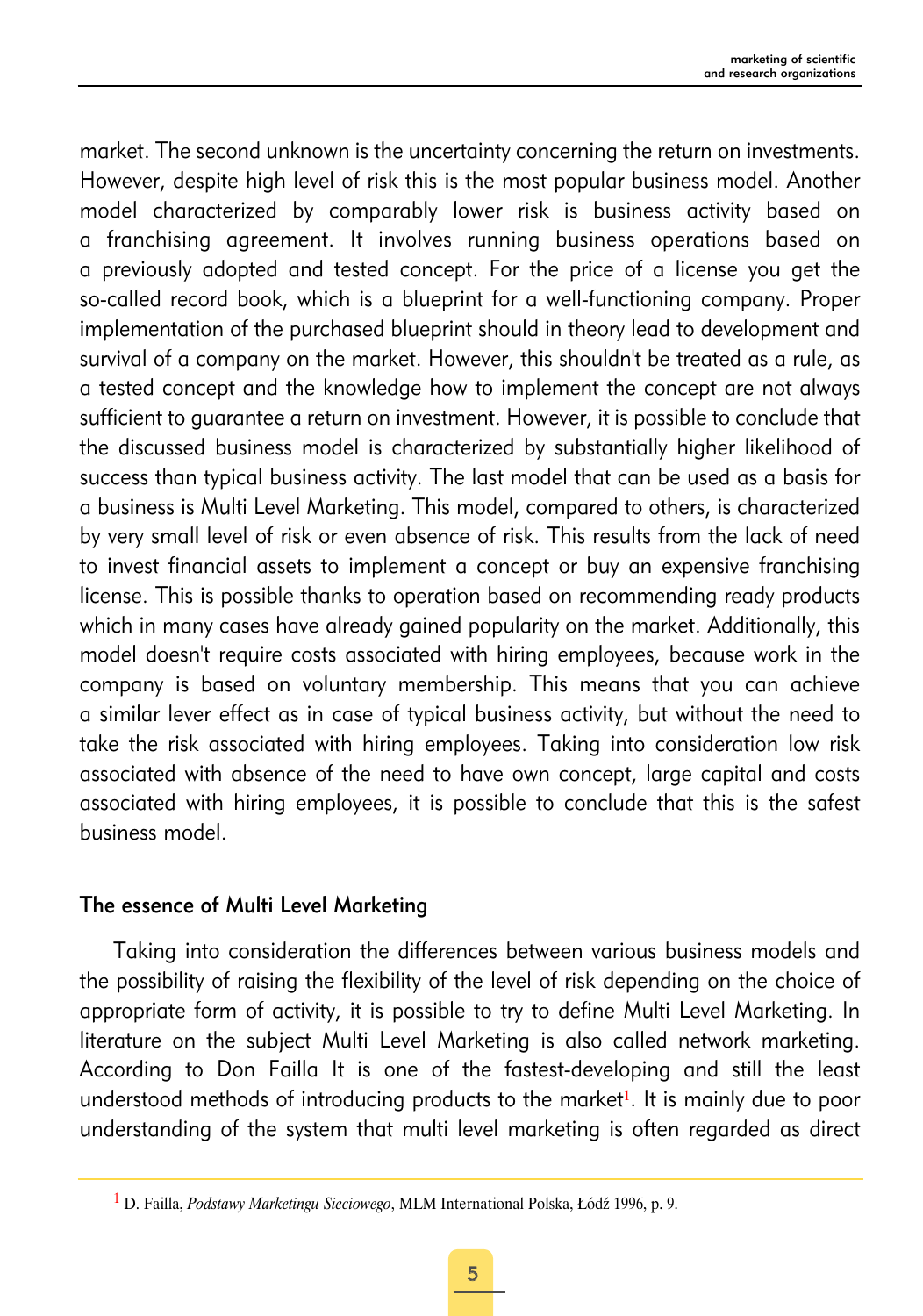sales, pyramid sales or even pyramid schemes. Wikipedia, which is one of the most popular online encyclopedias describes it as: *term defining marketing strategy and way of functioning of a company and its partners — independent distributors. Multi level marketing is a branch of direct sale, that is, it involves offering goods and services directly to consumers on the basis of individual contacts, usually at client's home, workplace or in other locations outside permanent retail sale branches. It is a form of sale outside a traditional shop chain (...) Multi level marketing allows sellers to build personal structures of partners, who provide additional commissions from their sales. Every seller in multi-level marketing has an opportunity to build own structure of salesman in which everyone is rewarded based on the marketing plan valid for each company. At the same time achieving higher rank in company hierarchy doesn't necessarily mean higher earnings — as they depend on the above-mentioned marketing plan*<sup>2</sup>. As much as the above definition accurately describes Multi Level Marketing as a marketing strategy, way of functioning of a company and a system allowing to build individual networks for independent distributors, classifying it as a branch of direct sales is a big mistake. The same could be said about the claim that Multi Level Marketing is a form of retail sales. Don Failla, the author of "The 45 second Presentation That Will Change Your Life" discussing the basics of network marketing points to an important difference between these three methods of distribution. According to the author, looking from the perspective of consumers, there are only five basic methods of distribution of products. They are:

- 1. Retail sale, which is the most basic form of distribution carried out by means of a retail branch, e.g.: grocery shop, chemist's shop, department store, online auction site.
- 2. Direct sale covering usually the sale of insurance, kitchenware, encyclopedias, etc. In this model of distribution commission from sold goods goes only to the seller who cannot build networks of his distributors. In order to sell products or services offered by a particular company, he has to be employed in the company as a sales representative. This means that he works for the owner of a company, who is his employer, thus, he doesn't work for his own benefit as in case of Multi Level Marketing.
- 3. Multi Level Marketing Don Failla analyses this term by defining marketing as transferring a product or service from the producer of service-provider to the consumer. Multi Level Marketing as a system of rewarding people who contribute to

 $2$  http://pl.wikipedia.org/wiki/Marketing\_wielopoziomowy, 25.10.2013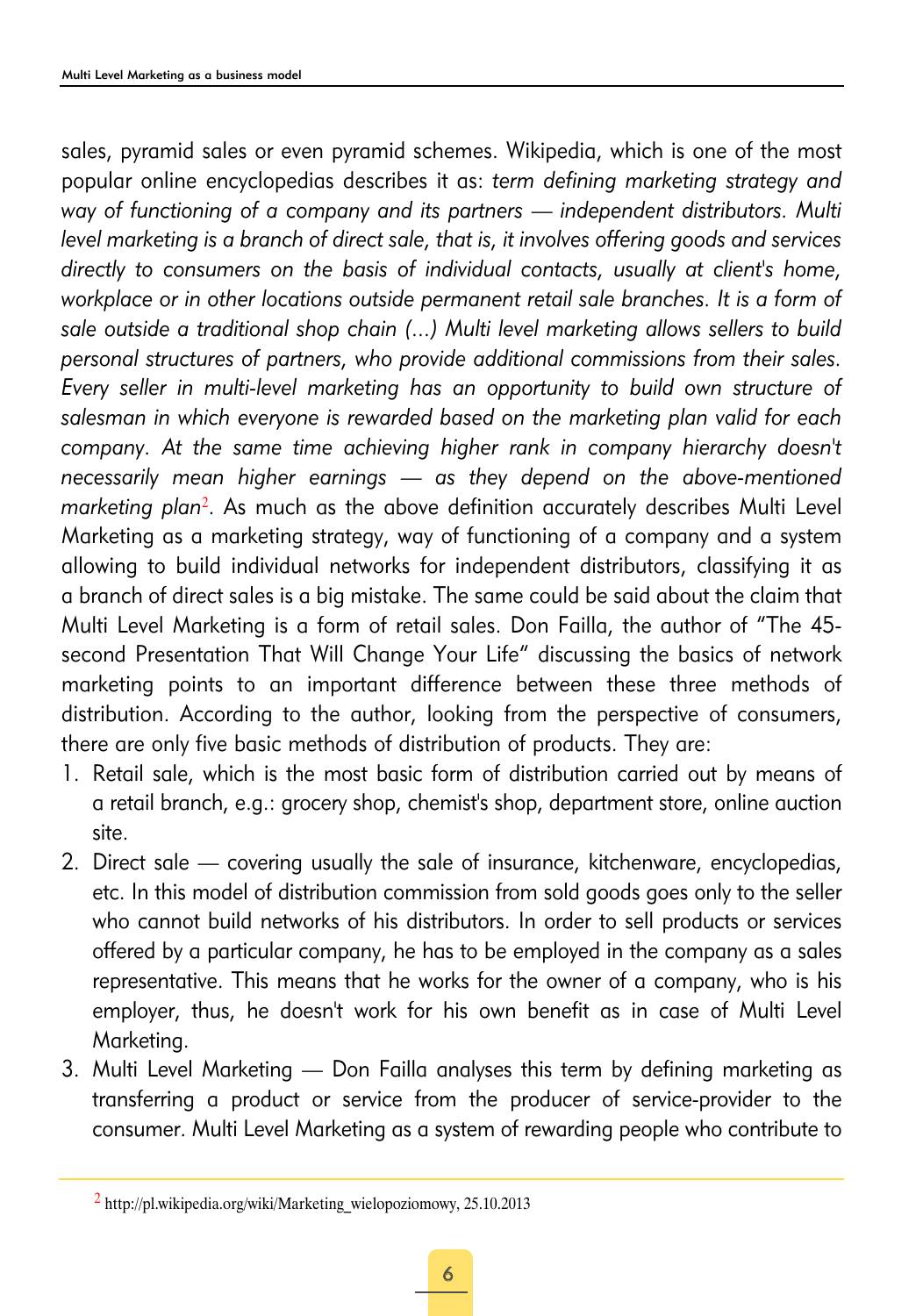sale of products or provision of services. In the Multi Level Marketing method people contributing to sale are those who recommend a purchase directly from a particular company. The person whose ID is provided in course of making an order is rewarded for a recommendation resulting in actual sale, as the bonus system is usually multi-level and allows generating passive income, that is, income that is not the direct effect of the work of recommending person. This works this way, as every person has the opportunity to build individual consumer-distribution structures. In other words, multi-level system rewards for directly recommended persons and recommended directly by direct ones.

- 4. Mail order sale This kind of distribution is characterized by lack of retail points in which goods could be exchanged for money. The client makes an order directly in the company after learning about its offer on television, in telephone conversation or from a received catalogue.
- 5. Pyramid sales is an illegal organization of sales, which is often mistaken for Multi Level Marketing. One of the main reasons for this is that illegal companies are presented as a multi-level system. The difference that makes pyramids illegal and Multi Level Marketing legal is the inability to distribute a product or provide service. If there are no sales of a product, it is impossible to talk about marketing. Companies by promising high sales convince participants to pay high one-off amount of money that allows them to participate in the programme. Programme is usually built in such a way that it makes it impossible for participants to generate sales, as all payments go to the account of those organizing the business. Thus, pyramid sale is nothing like Multi Level Marketing, in which sale is always based on a product or service and the commission system rewards participants depending on the contribution, regardless of held position.

Don Failla's attempt to define various methods of distribution in a clear way shows the differences between them. It also allows to fully reject the claims that Multi Level Marketing is in the same group as pyramid schemes or direct sales.

Another interesting attempt at defining Multi Level Marketing is that of André Blanchard, who defined it as an art of establishing and using contacts. Thus, Multi Level Marketing, according to the author, involves distributing goods and services through a network created based on contacts and ties between people and the participation of all members of the network in this activity<sup>3</sup>. As much as this approach seems to

<sup>3</sup> A. Blanchard, *Twoja niezależność finansowa poprzez Network Marketing*, Wydawnictwo Profesjonalnej Szkoły Biznesu, Kraków 1993, p. 25.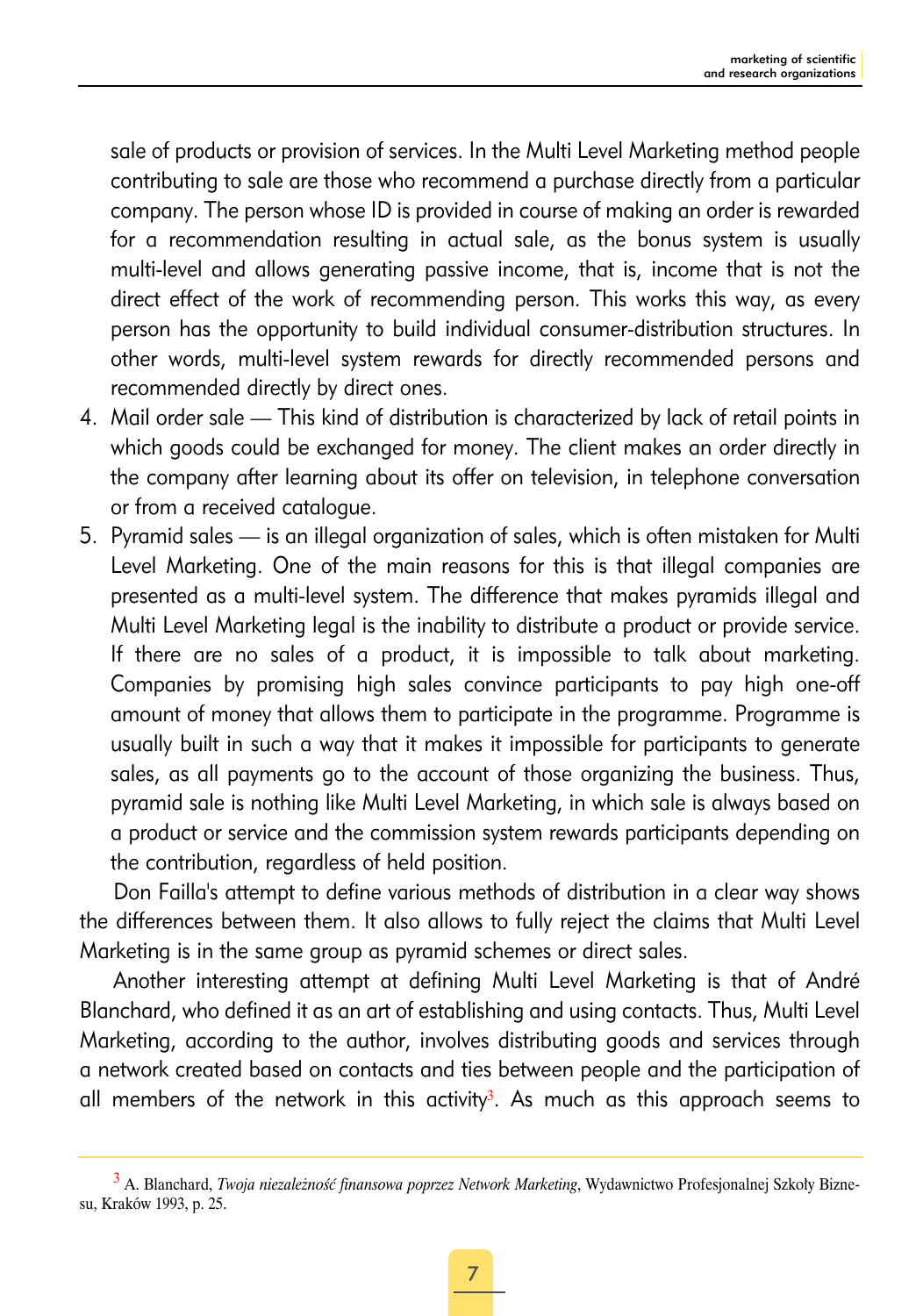accurately define the way independent distributors function, it doesn't cover the subject completely.

In order to fully illustrate the essence of the discussed notion, it is necessary to look into Multi Level Marketing from two perspectives. One of them is the point of view of the author of the concept, the producer or the company for which Multi Level Marketing is one of possible ways of introducing a new product to the market without bearing huge costs associated with promotion and without the need to transfer rights to a product to someone else<sup>4</sup>. The second perspective is the point of view of an independent distributor for whom Multi Level Marketing is a model of business which doesn't require a concept or bearing the risk associated with investing capital, as in case of typical business activity or franchising. Such an approach makes it possible to define MLM as: method of distribution of products, in which costs associated with advertising and marketing are covered at the moment of actual sale. Sales are fueled by clients of the company who use their contacts to recommend the purchase of particular products. The company rewards the recommending person with a commission calculated based on the company's marketing plan for a recommendation ending with actual sale. Marketing plans create the possibility to generate unlimited revenues and at the same time eliminate risk associated with the necessity to invest substantial capital required to launch typical business activity.

# Historical background of Multi Level Marketing

Looking at the definition of the term formulated this way inadvertently leads to questions about the origins of the discussed business concept. In order to follow the historical course of events, it is necessary to start the search in the Unites States where first written records can be found. The oldest ones date back to early 1920's. In this period in the United States, direct distribution of goods was an important part of social life. Many companies looking for opportunities for sale of their products opened sales agencies around the whole country. Producers delivered goods to agencies. Goods were later handled by direct distributors, for example, traveling salesmen. Such agencies were run by experienced employees who often used to introduce goods to the market themselves and used to start cooperation with and train new distributors. As the growing number of trained distributors generated higher sales, companies rewarded managers for the time devoted to new employees. Companies paid them

<sup>4</sup> A. Failla, *Podstawy*…, op.cit., p. 20.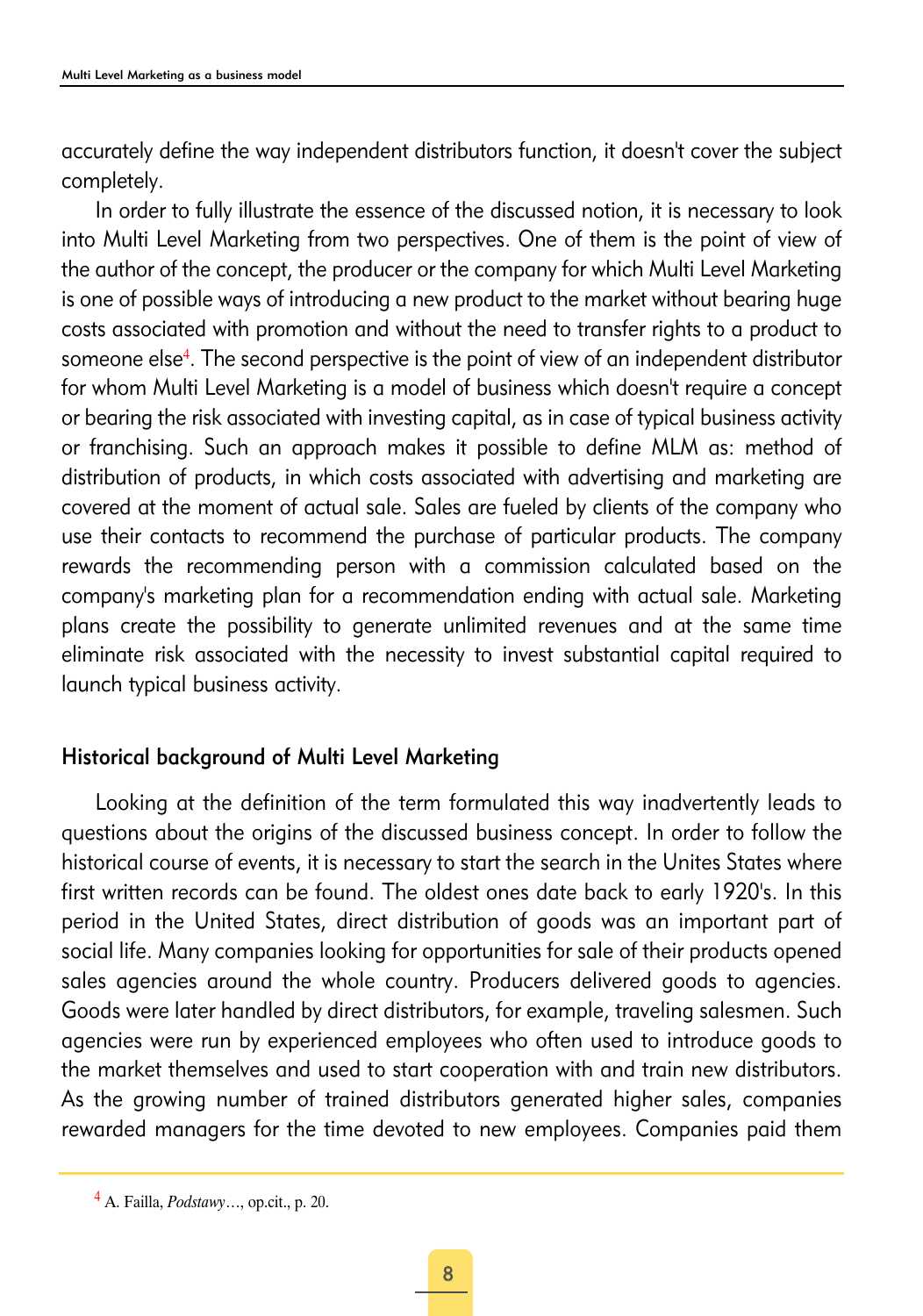either sums set in advance or gave them a share in the value of sales of new distributors.

The first company functioning based on these rules was established by William Casselberry and Lee Mytinger. From 1934 the company took care of distribution the products of such companies as California Vitamin Company and Nutrilite XX Vitamins. In 1941 the company implemented the first C&M marketing plan. Its main goal was to encourage distributors to work aimed at sales, searching for and training new employees. On this basis distributors could get 3% from sales of newly formed groups. Properly selected and trained partners naturally brought about ever higher sales to the company. Sales in turn brought higher profits to distributors who were more eager to train new partners.

In the 1950's the company was hit by a crisis. In 1959 two partners — Richar De Vos and Jay Van Andel — left the company and established their own company — Amway. They started production of own goods. They worked out a special rewarding system, which was characterized by very fair division of profits, proportionate to the contribution of work to the expansion of the company. After a few years rapidly developing Amway Corporation took over Nutrilite. At more or less the same time another group of distributors left Nutrilite and formed Shaklee company. The difference between them concerned mainly the products they were dealing with. Whereas Amway dealt with household detergents, Shaklee dealt with nutritional and food products.

The success of Nutrilite and the C&M marketing plan attracted the attention of other companies like Stanley Home Products, Home Interiors and Gifts, mary Kay Cosnmetics to the Multi Level Marketing system. In the 1970's Multi Level Marketing system came also to Europe. In 1969 British company Kleeneze dealing with direct distribution of goods, looking for new ways of selling products, recognized the method of Amway Corporation as very good and was the first to start using it. In 1973 Amway (UK) Ltd., as well as Shaklee appeared in Great Britain<sup>5</sup>.

In the United States the success of companies applying Multi Level Marketing attracted much interest. For many rather dishonest businessmen manipulating the system of commissions and membership gave a foundation for creating the so-called pyramid. It involved encouraging distributors to pay quite big subscription fees and promising that these payments would quickly pay back along with expansion of the network. Moreover, people were encouraged to buy bigger batches of goods with higher discounts. As a result of this many distributors blinded by visions of huge profits bought

<sup>5</sup> A. Tomasz, H. Żurawski, *Szansa XXI wieku Network Marketing*, Wydawnictwo AKAPIT, Kraków 1994, pp. 13–15.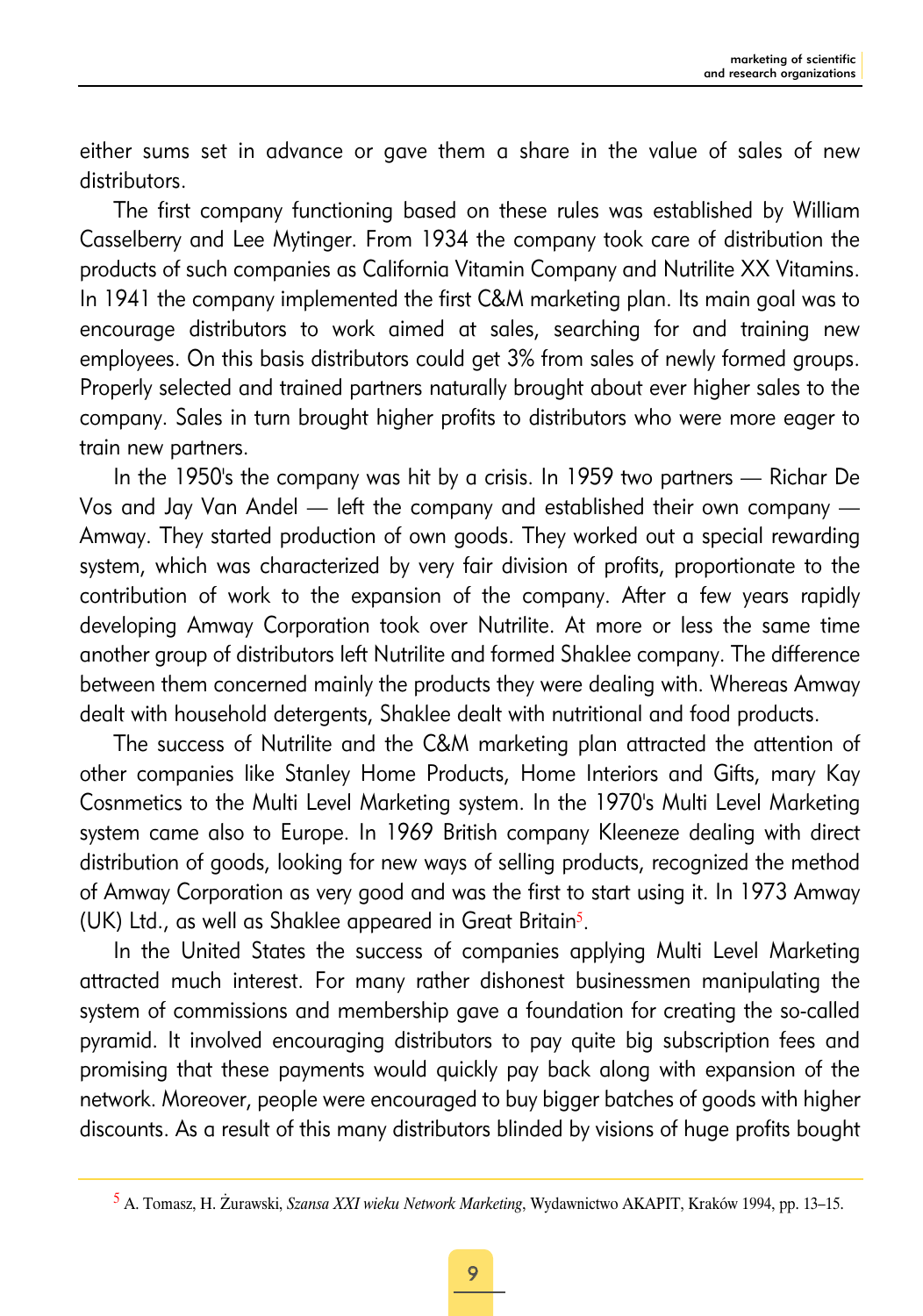a lot of goods and later had problems with selling them. The system was based on the gullibility of people and was used by dishonest, but convincing individuals. It also led to social concerns, which in turn resulted in the introduction of new legal regulations in all countries where MLM is used. A good example here is Great Britain where in 1973 the system of pyramid sales was forbidden under the act on honest trade practices<sup>6</sup>. The introduction of similar regulations on the territory of whole Europe counteracted the dangerous phenomenon — dishonest entrepreneurs pretending they run MLM business. Legal definition of the essence of MLM allowed gradual development of the discussed branch of distribution.

### Commissions in Uni-Level system

In order to better realize the difference between forbidden pyramid systems and an authentic structure of network marketing, it is necessary to understand the rules of functioning of remuneration plans. One of the most basic remuneration plans functioning in companies distributing products by means of Multi Level Marketing method is Uni-Level system. It involves genealogical record of new clients directly under the person that contributed to their joining. This means that a situation in which person X invites successively persons A, B, C, D can be illustrated with the following diagram:





As can be seen, persons A, B, C and D, from the point of view of person X are located at the person's first level. Many companies that want to reward active clients

<sup>7</sup> A. Tarabasz, *E-Komunikacja na rynku usług bankowych*, Wydawnictwo Uniwersytetu Łódzkiego, Łódź 2012, pp. 187–188.

<sup>6</sup> J. Otto, A. Olczak, *Marketing w handlu i usługach*, Wydawnictwo Politechniki Łódzkiej, Łódź 2007, pp. 193–194.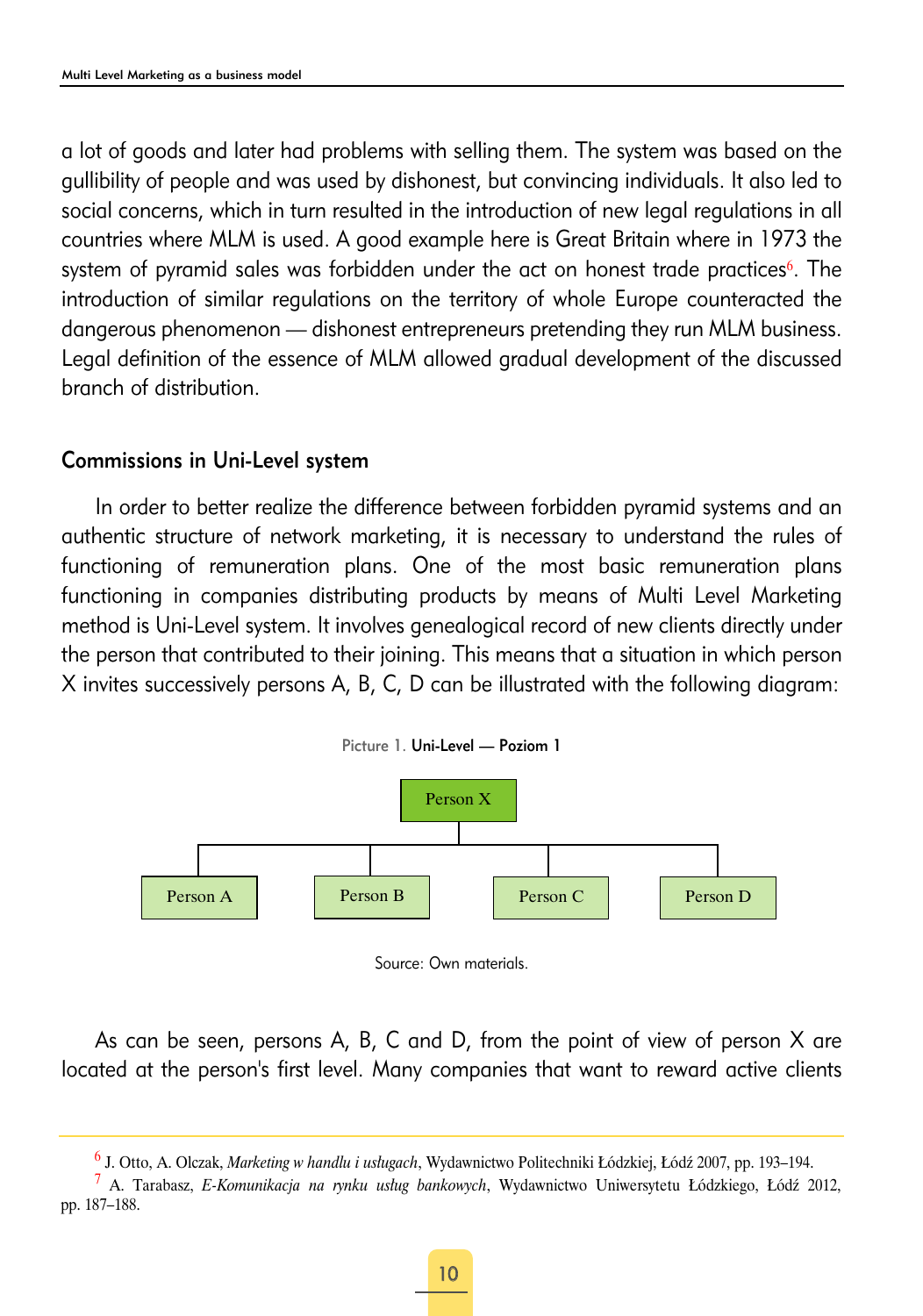take advantage of Uni-Level system. A good example here is mBank<sup>7</sup>, which doesn't distribute financial products through Multi-Level Marketing, but rewards clients with PLN50 for a recommendation resulting in actual opening of a new account. Thus, in case of person X this would be PLN200.

Person A who invites persons 1 and 2 will get PLN100 and person B who invites persons I and II will also get PLN 100. Person D will get PLN 200, just as person X for recommending mBank to persons  $\alpha$ , β, γ, and  $\lambda$ . The discussed situation is illustrated by the following diagram.



Source: Own materials.

It is worth pointing out here that in a Uni-Level system person X doesn't get a reward for persons recommended by persons A, B and C, despite the fact that person X contributed indirectly to their joining. To make such a situation possible, mBank would have to introduce two-level Uni-Level marketing plan. Allocating an identical amount of PLN50 for a newly opened account, PLN25 would be paid for directly recommended persons in the first line and PLN25 would be paid for indirectly recommended persons in the second line. As a result, person X contributing the same amount of work, that is, recommending four persons, would get a PLN300, instead of a PLN 200 reward. Distributing evenly the amount of PLN50 to rewards for five levels of the Uni-Level system, person X will receive (assuming that everybody recommends opening a bank account to four other persons) PLN40 from the first line, PLN160 from the second line, PLN640 from the third line, PLN 2,560 from the fourth line and PLN 10,240 from the fifth line $8$ . This means that paradoxically, decreasing reward for direct recommendations and at the same

<sup>8</sup> D. Failla, *Podstawy*…, op. cit., pp. 21–23.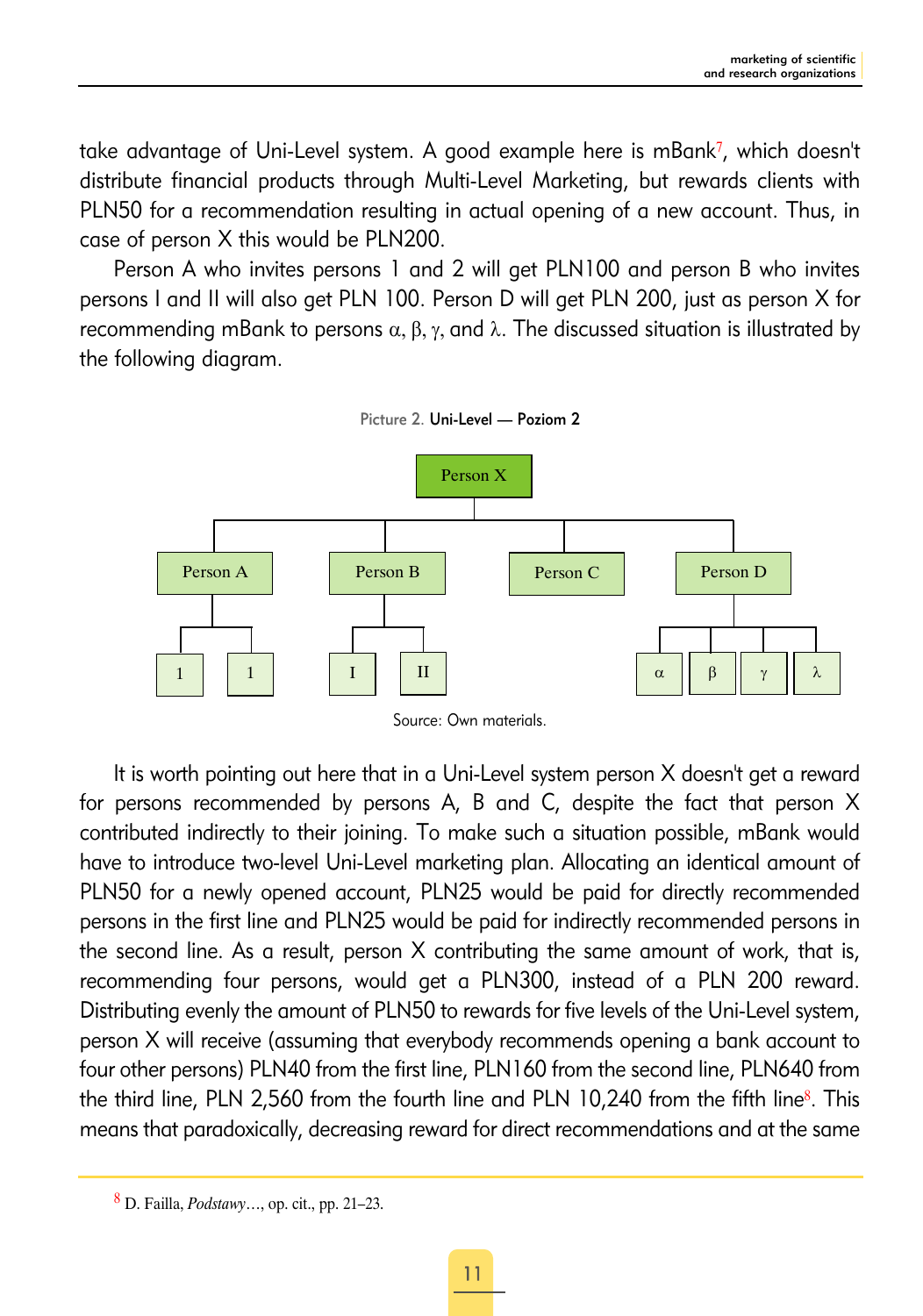time raising levels for which commission is paid brings incomparably higher profits for the same contribution of labour and time. As in the first and the second case person X recommended the bank to just four persons, it is easy to notice how big the effect of lever is in case of multi-level option. The reason why mBank wouldn't decide to resort to a multi-level Uni-Level system is probably the still popular stereotype concerning financial pyramid schemes. In order to highlight the differences between pyramid scheme and multi-level system of calculating Uni-Level commissions, it is worth analyzing the concept of pyramid scheme and juxtapose it with a scenario for further development of drawn-up structure. The concept of pyramid can be described as a situation in which people situated on top of the structure get most of the money generated by the work of people located lower. In other words, the concept of pyramid scheme could describe any kind of business activity, institution or organization. In order to prove it, it is enough to draw the organizational structure<sup>9</sup> of any company, in which the ranks in corporate hierarchy are highlighted.





Source: Own materials.

In the drawn-up structure of a company, various levels of organizational structure, starting with the owner and ending with regular employees are highlighted. The shape of the structure reflects the number of people employed at particular levels. Taking this into consideration, it is necessary to confront it with the remuneration allocated to particular levels. It turns out then that none of the regular employees is able to earn as much as people above him. In the presented model the owner earns the most using the

<sup>9</sup> J. Otto, *Marketing relacji, Koncepcja i stosowanie*, C.H. BECK, Warszawa 2004, p. 219.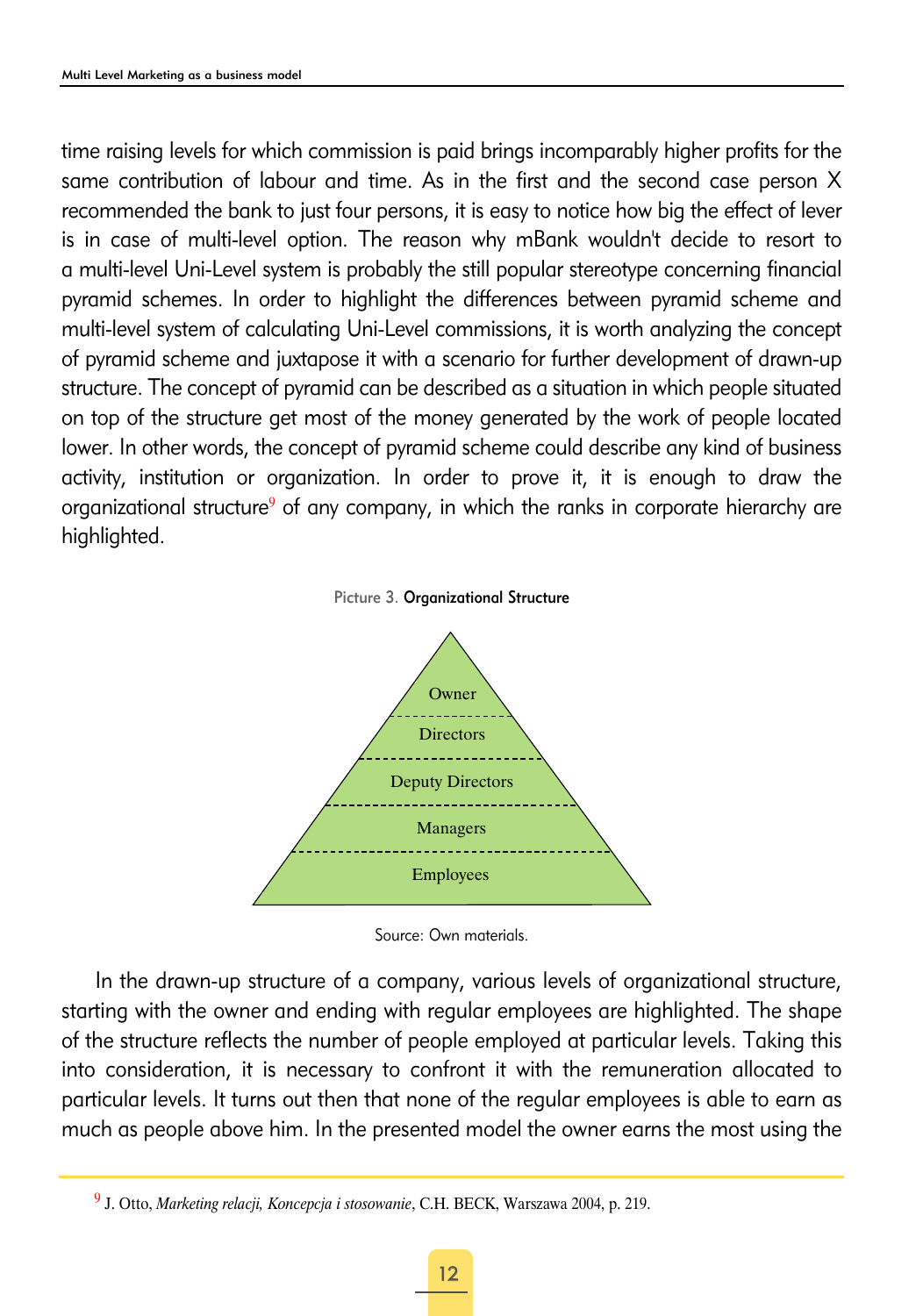lever effect, leveraging his efforts, deriving income from the labour of employed people. Thus, high salary is not the effect of his high productivity, but the effect of his position in a particular organization.

The situation in a multi-level Uni-Level system is completely different. In this system the more productive person earns more regardless of the level it occupies in a given structure. Analyzing an example of two-level Uni-Level system paying out a PLN25 reward for recommendations from the first and second line, it is possible to illustrate the effect in the following way. Assuming that person II from the second line of person X is more productive than person X and recommends opening an account to 7 persons and each of them recommends opening an account to another 2 persons, we will have a situation in which person II earns much more than person X, even though it is located one level lower. This situation is illustrated by the following diagram.



Picture 4. Uni-Level — Poziom 4

In the presented diagram person II will receive PLN175 from the first line and PLN350 from the second line. This gives a total amount of PLN525, that is, more than in case of person X, whose commission amounted to PLN300. The fact that person II can earn more than person X proves that this systems cannot be regarded as a pyramid

Source: Own materials.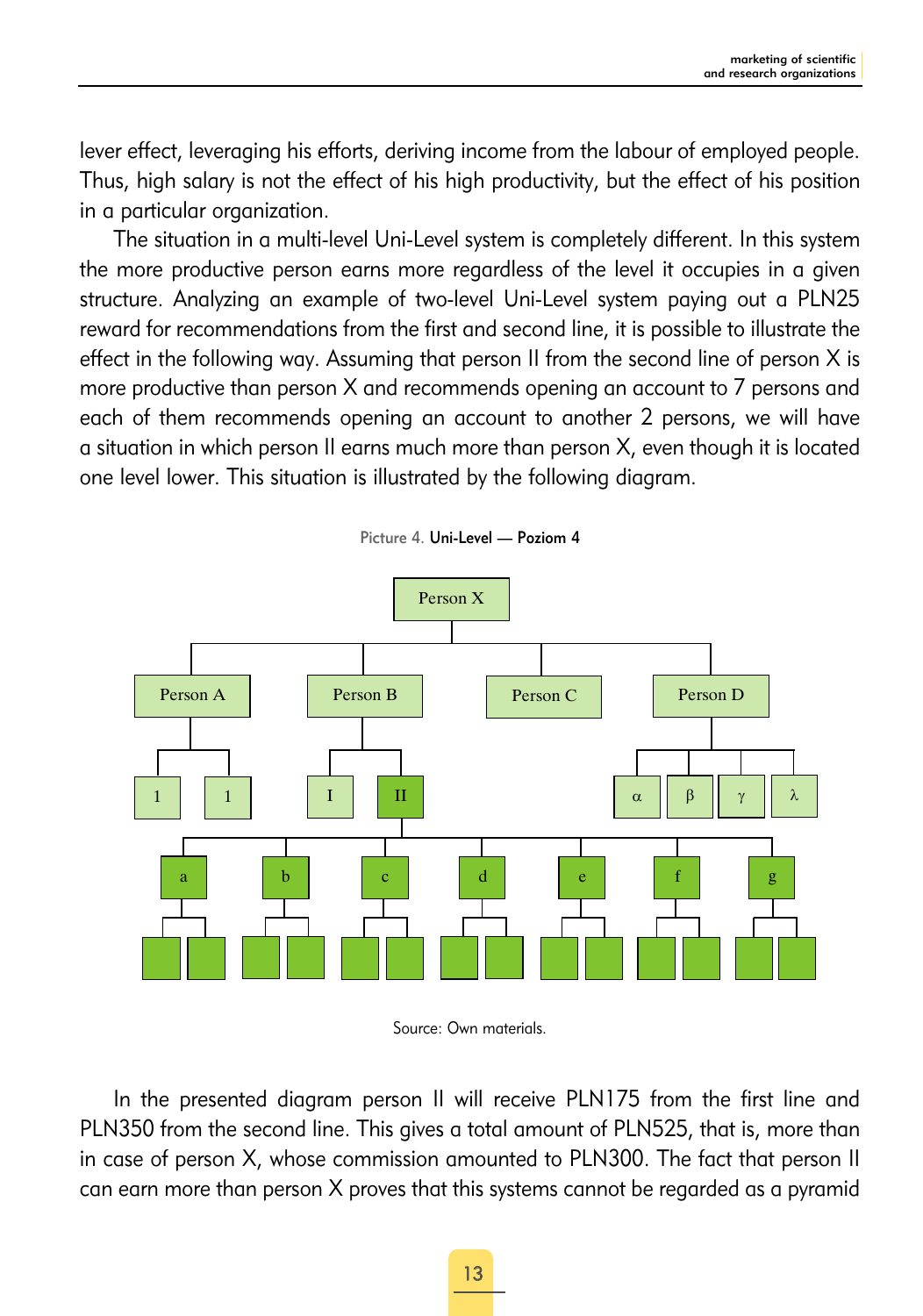scheme. Obviously, this all doesn't mean that person X is unable to earn more than person. In case when the person is more productive and recommends products or services to more people, person X will achieve higher revenues than person II.

The system described above shows a system which is more just than any other, as it involves an honest mechanism rewarding most productive people. As in Multi Level Marketing Systems the effects of work are the main basis for calculating commissions, every participant is motivated to work in a possibly most effective way. However, such approach can often lead to dissatisfaction with results not proportionate to the amount of contributed effort. In order to avoid such discouragement and protect the company against slower pace of growth of structures, other mechanisms for the construction of the network have been introduced.

#### Commissions in a binary system

One of mechanisms which is supposed to additionally motivate and boost the pace of building a network is a binary system. It involves horizontal limitation of the Uni-Level system to two positions and at the same time unlimited vertical development of the network. In other words, every participant of the network can have just two persons under him, just as on the following diagram.



Source: Own materials.

This means that adding third, fourth and each successive person to the structure, the system enforces the registration of the person in the first free position under any of the two previous persons. Thanks to this, it is possible to have a developing structure, without the need for own activity associated with recommending products. The situation in which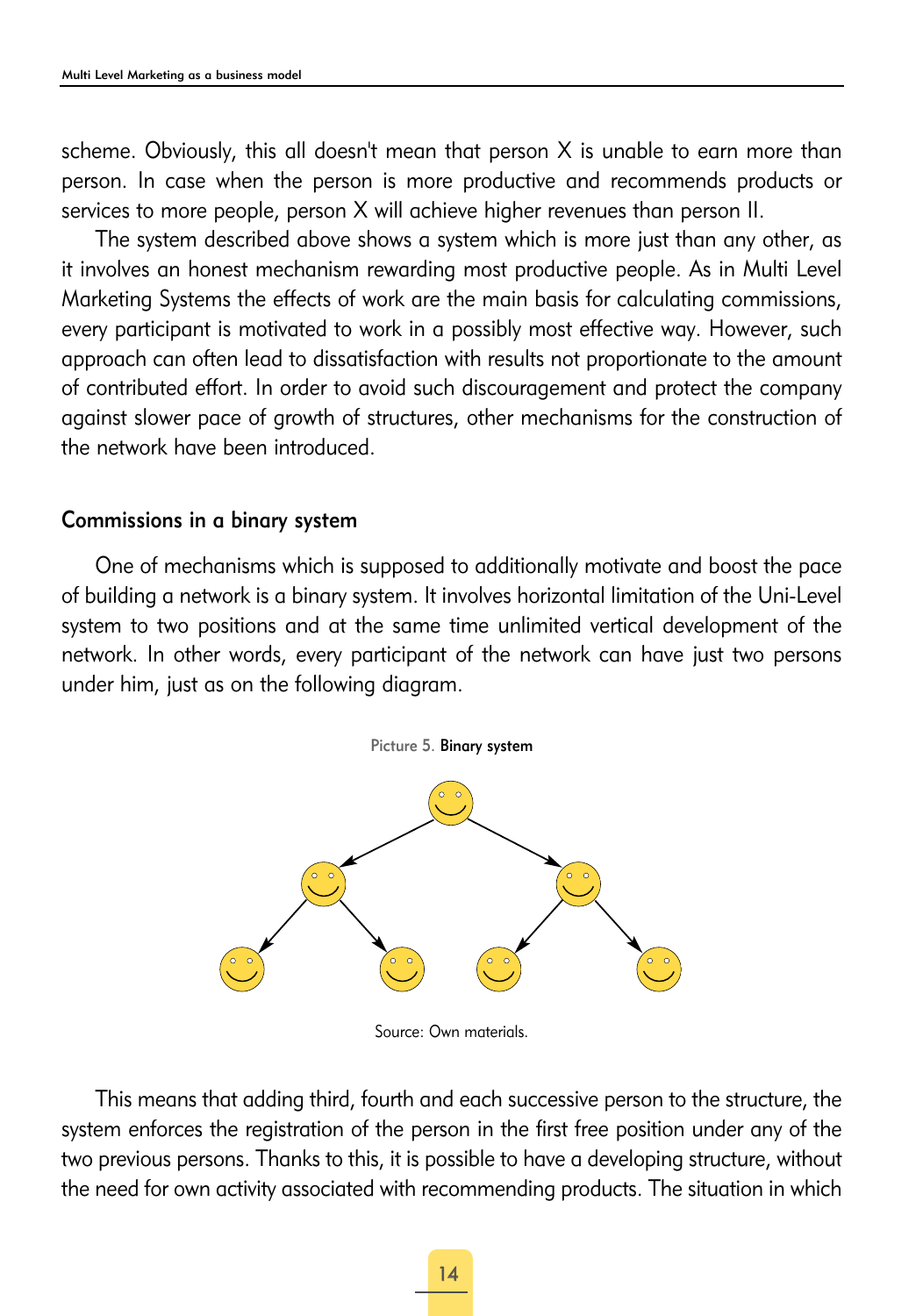more than two people are registered, can be presented on the example of person X discussed in Uni-Level system.

In a binary system the the composition of the structure of person X would look this way.



Picture 6. Binary system 2

The above example shows that person A received person C for his or her own structure and person B received person D. In the first and the second case this happened thanks to the activity of person X. Persons A and B who notice new persons appearing this way may feel additionally motivated to further work and expansion of the network. The concept of binary system is mutual motivation and growing pace of growth of the network of clients. It is achieved thanks to mutually connected sum of efforts of all participants. However, this doesn't mean that higher position guarantees higher share in earnings. Taking into consideration the fact that Multi Level Marketing Systems reward the effects of work and not the occupied position, people located lower in the structure can receive higher commissions, just as in the Uni-Level system. This effect can be achieved thanks to calculating commission based on the sales generated by the weaker side. Thanks to this, as the presented example shows, person X will receive commission from the sales generated by two persons, as their sides are equal. However, persons A and B won't receive commission, as in the weaker part of their structure there is no partner. This means that the person who develops its structure to a greater extent, becomes the stronger side of the person above, achieving higher commissions than the person above.

A good example of a company distributing its products by means of the Multi Level Marketing method, using the binary system is happy.co. For a recommendation

Source: Own materials.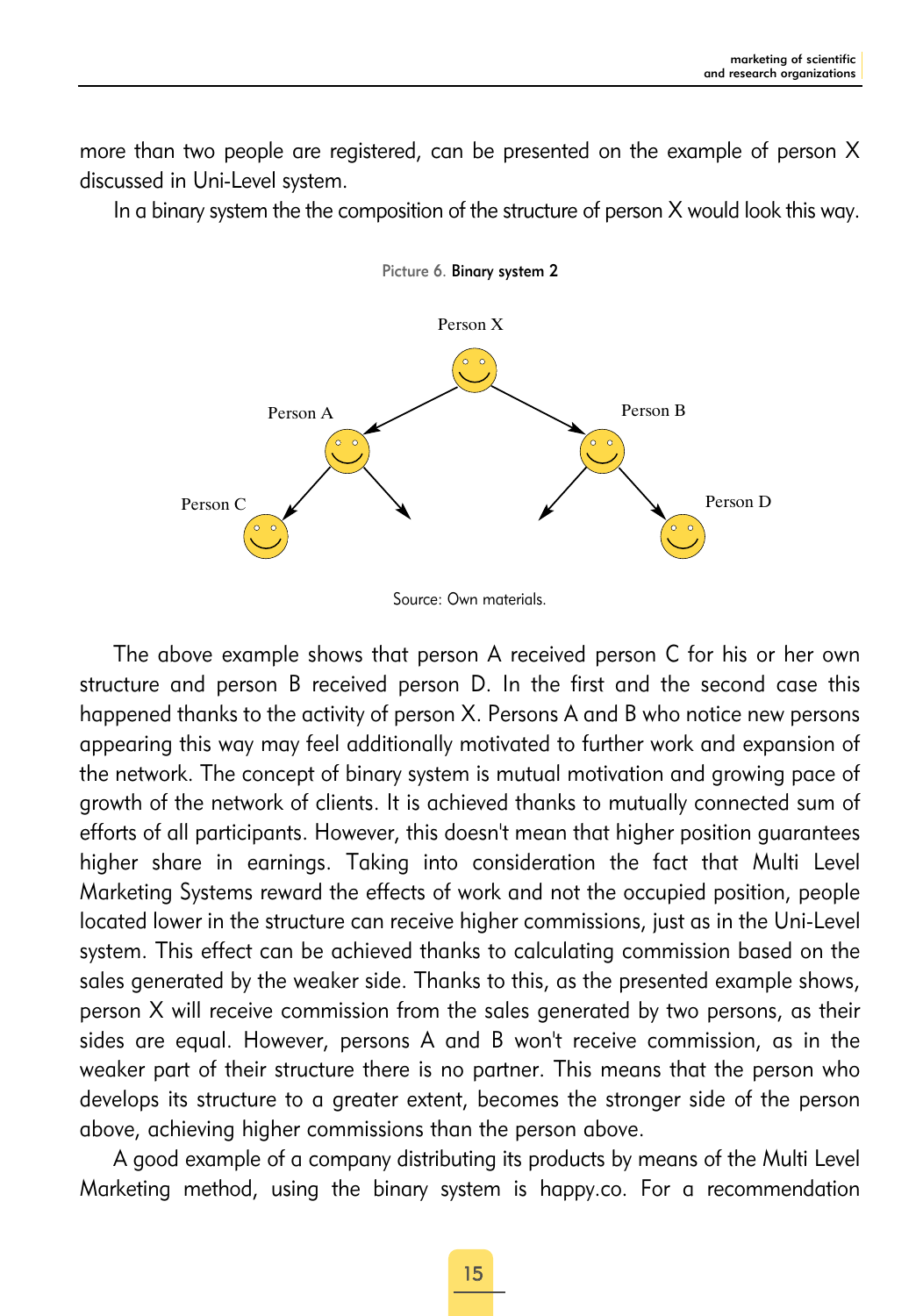resulting in actual sale of two computer programs, the company pays EUR 9 commission, assuming that the maximum amount of commissions on the weaker side cannot exceed EUR 20,000 and that every new person recommends happy. co programs to only two persons. Over the first month the following simulation of received commissions can be carried out.

| Month          | Number of people in structure | Number of people<br>on the weaker side | <b>Commission for sales</b><br>of the weaker side |
|----------------|-------------------------------|----------------------------------------|---------------------------------------------------|
|                | $\overline{2}$                |                                        | 9 euro                                            |
| $\overline{2}$ | 6                             | 3                                      | 27 euro                                           |
| 3              | 14                            |                                        | 63 euro                                           |
| 4              | 30                            | 15                                     | 135 euro                                          |
| 5              | 62                            | 31                                     | 279 euro                                          |
| 6              | 126                           | 63                                     | 567 euro                                          |
| 7              | 254                           | 127                                    | $1.143$ euro                                      |
| 8              | 510                           | 255                                    | 2.295 euro                                        |
| 9              | 1022                          | 511                                    | 4.599 euro                                        |
| 10             | 2 0 4 6                       | 1023                                   | 9.207 euro                                        |
| 11             | 4 0 9 4                       | 2 0 4 7                                | 18.423 euro                                       |
| 12             | 8 1 8 8                       | 4 0 9 5                                | 20.000 euro                                       |

Table 1. Marketing plan of Happy.co company

Source: Own materials based on the marketing plan of happy.co company.

As the above table shows, binary system limits the level of possible income to EUR20,000. In order to make it possible to achieve unlimited income, the binary system should function in combination with another system, which provides such a possibility. In case of happy. co this is Uni-Level system, which adds commissions from sales of directly added partners to the amounts provided in the table.

#### Commissions in the matrix system

The system closest to the concept of a pyramid scheme in programmes of Multi Level Marketing companies is the matrix system. It involves horizontal limitation of the structure to the value adopted by a particular company. The most common value in case of matrix systems is the number three. This means that every partner of the company has three free positions under himself. Deciding to register a greater number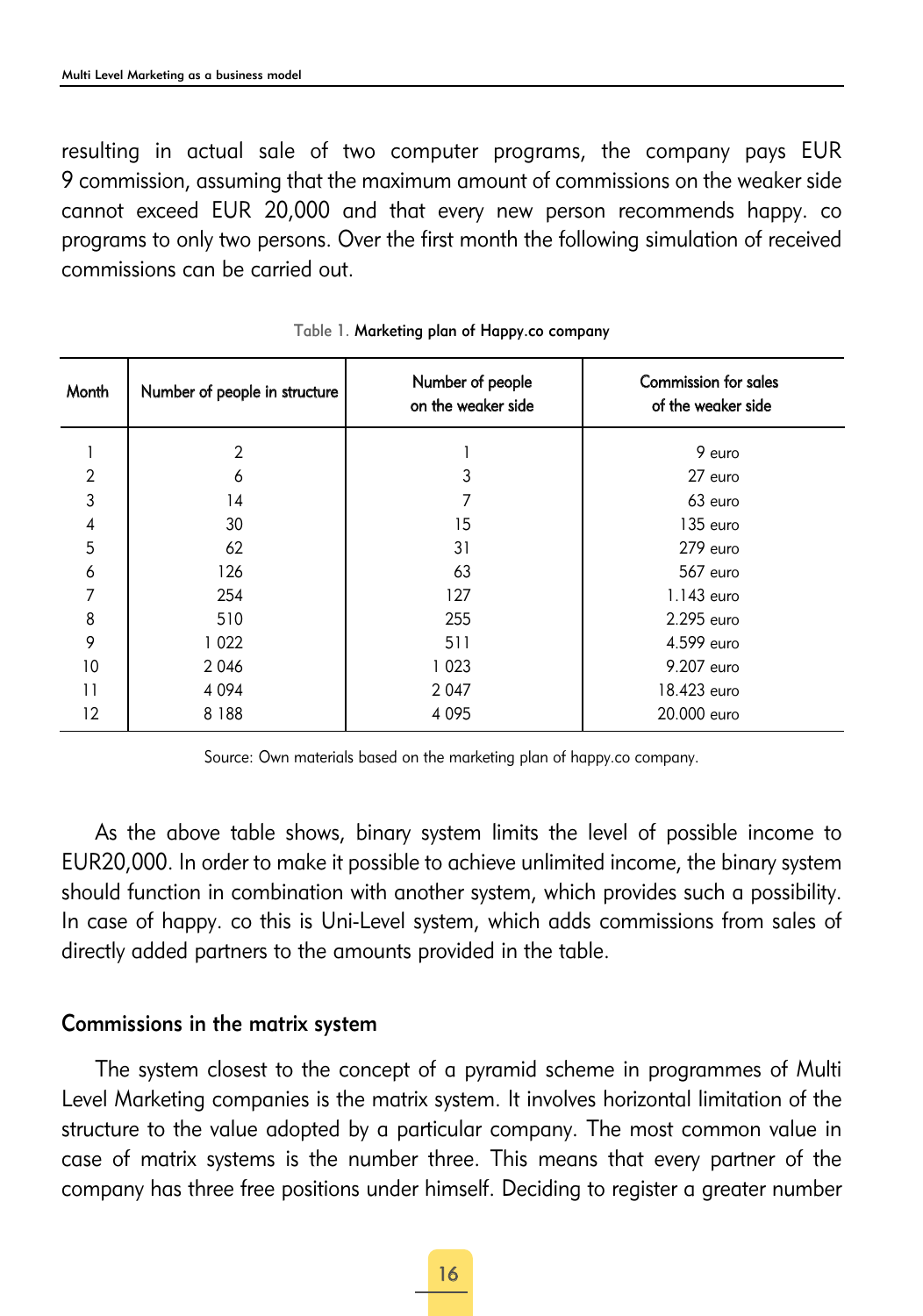of persons supports the first one, just like in case of the binary system. The reason why this system is closest to a pyramid scheme is that commission is paid for every person in the structure. This is the main trait that distinguishes this system from the binary system.

Analyzing the situation on the following diagram, person A, who is above two persons directly recommended by person X, will receive the same remuneration as person Y, who is above persons added thanks to the person Y's own recommendation.



This leads to an unfair situation in which unproductive persons are rewarded to the same extent as persons who work. Moreover, the system will always be paying higher commissions to persons who are higher until the moment the persons located lower fill to a greater extent the levels beyond the reach of the former. In other words, if the system has four levels, the person located in the second line is able to overtake the sponsor in terms of income as soon as line 4 is filled to a greater extent and for the sponsor line 4 is line 5, which is beyond his reach. Matrix system is another step after binary system, towards motivating less active individuals to further work. However, as much as in the binary system the motivation involved unconditional growth of one side of the structure, in the matrix system it is associated with unconditional payment of commission. Payment calculated this way in theory creates higher likelihood of including passive persons in the process of building the network. Taking into consideration rather unethical and dishonest methods of calculating commissions in the

Source: Own materials.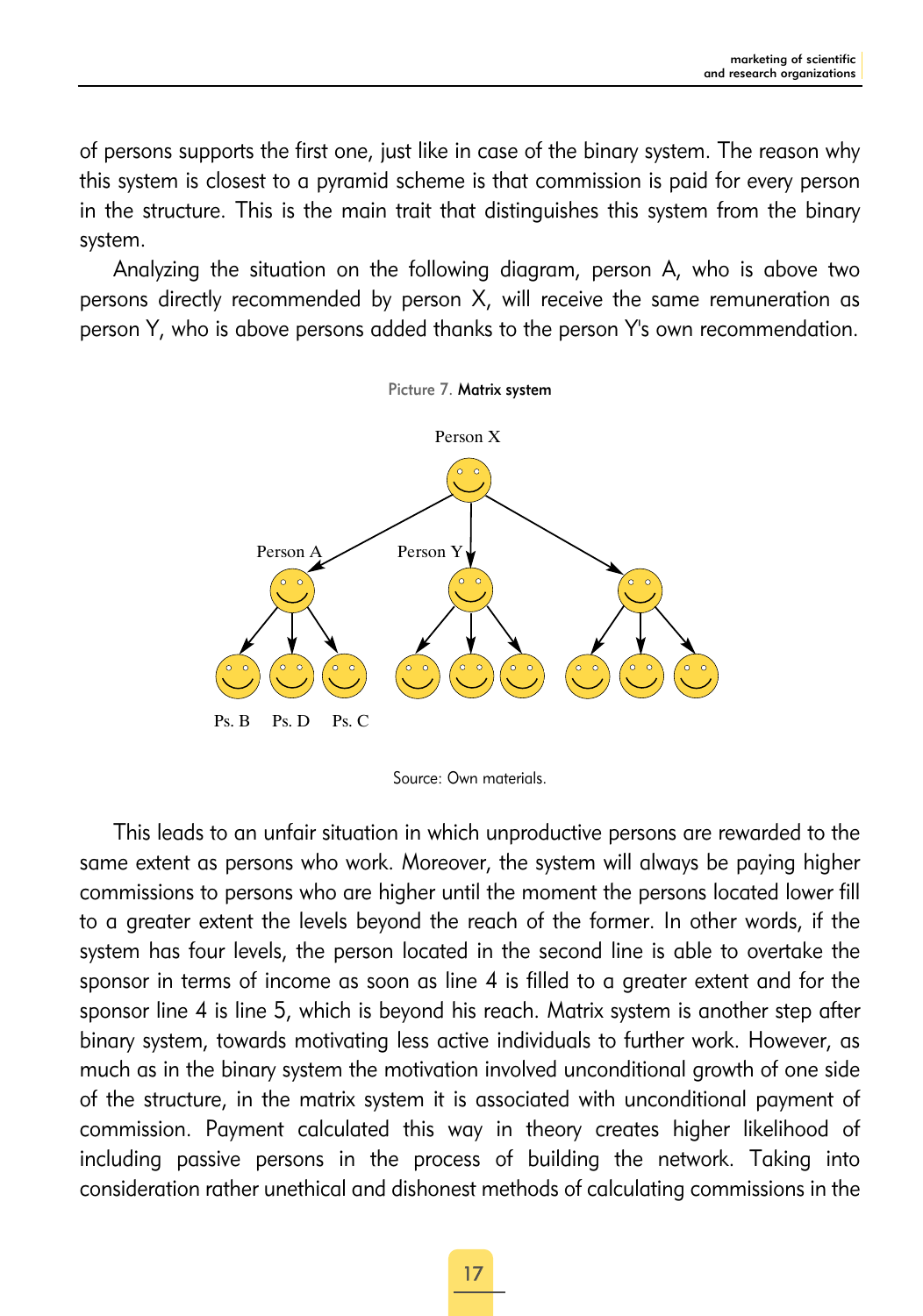matrix system, most Multi Level Marketing companies combines it with the Uni-Level system. Such a combination makes it one of the most pro-development systems for the construction of networks, which also keeps fair rules for distribution of commissions.

# Conclusion

The discussed systems of calculating commissions clearly show arguments supporting the concept of running operations based on the discussed business model. In reality, hardly any new business can bring such a rapid growth of revenues and at the same time eliminate the risks associated with the need to invest capital. According to the U.S. ministry of labour and the direct sales organization, the likelihood of earning USD100,000 in the same time and with the same effort, is five times higher in network marketing than in case of typical business activity $10$ . However, we have to remember that in order to make launching a real marketing plan possible, it is necessary to take into consideration a series of factors present in the environment. We also cannot forget about the fact that market rules affect typical business activity, franchises, as well as Multi Level Marketing organizations in exactly the same way. The choice of the right company functioning based on the method of distribution of network marketing should always require in-depth analysis and assessment of the capacity to achieve success. Such meticulous and analytical approach should also protect against the risk of joining a pyramid scheme, which often is uncannily similar to Multi Level Marketing. In order to avoid this threat, it is necessary to carefully analyze a particular marketing plan in terms of cash flows and verify the appeal and quality of the product or service offered by a company. After confirming that the information presented by the company is credible, we can start an amazing adventure and without taking a substantial risk, enter the world of business.

# Bibliography

- 1. Blanchard A., *Twoja niezależność finansowa poprzez Network Marketing*, Wydawnictwo Profesjonalnej Szkoły Biznesu, Kraków 1993.
- 2. Failla D., *Podstawy Marketingu Sieciowego*, MLM International Polska, Łódź 1996.
- 3. Otto J., *Marketing relacji, Koncepcja i stosowanie*, C.H. BECK, Warszawa 2004.
- 4. Otto J., Olczak A., *Marketing w handlu i usługach*, Wydawnictwo Politechniki Łódzkiej, Łódź 2007.
- 5. Tarabasz A., *Ekomunikacja na rynku usług bankowych*, Wydawnictwo Uniwersytetu Łódzkiego, Łódź 2012.
- 6. Tomasz A., Żurawski H., *Szansa XXI wieku Network Marketing*, Wydawnictwo AKAPIT, Kraków 1994.

 $10$  https://www.youtube.com/watch?v=P8tQrK3M1cg, 25.10.2013.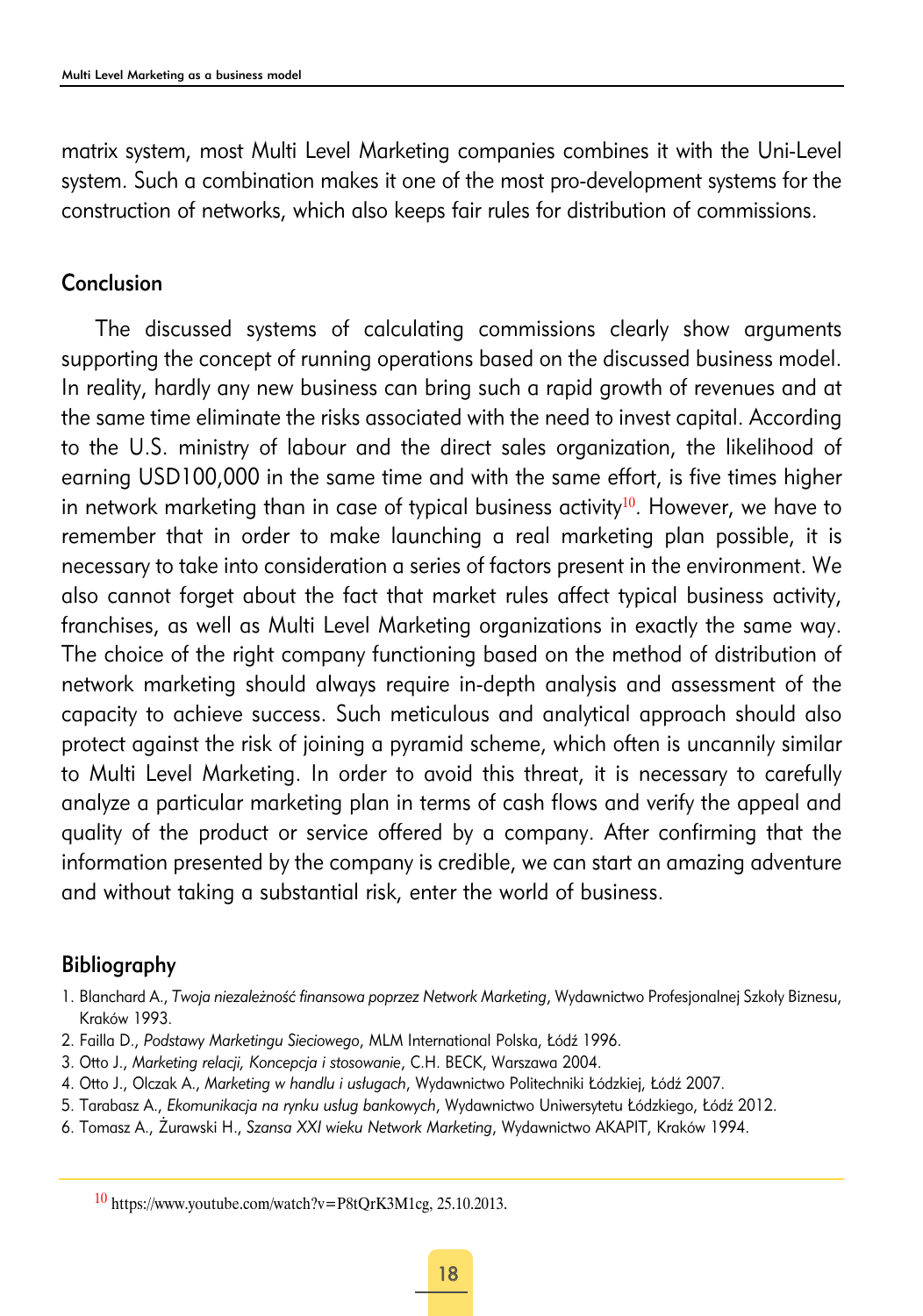# **Websites**

- $\bullet$  http://pl.wikipedia.org/wiki/Marketing\_wielopoziomowy, 25.10.2013
- https://www.youtube.com/watch? v=P8tQrK3M1cg, 25.10.2013

Prof. Bogdan Gregor, PhD — professor at the University of Łódź, the head of the Department of Marketing, for many years the dean of the Faculty of Management of the University of Łódź, from 2008 vice-rector for economic affairs at the University of Łódź. Humboldt Foundation Scholar. His interests in the field of science and research are focused on challenges for contemporary marketing resulting from far-reaching changes in the environment of companies. He pays special attention to the issue of using new communication and IT technologies in marketing. Author (or co-author) almost 300 publications, including about a dozen books. Numerous apprenticeships at foreign universities (among others, USA, Germany, Holland).

Aron-Axel Wadlewski, M.Sc. — Graduate of the Faculty of Management of the University of Łódź, currently participating in a doctoral programme concerning management sciences. President and founder of the Student Scientific Group MLM at the Department of Management of the University of Łódź. The author's interests associated with research are focused on modern business models and strategies, as well as contemporary concepts of marketing used in business.